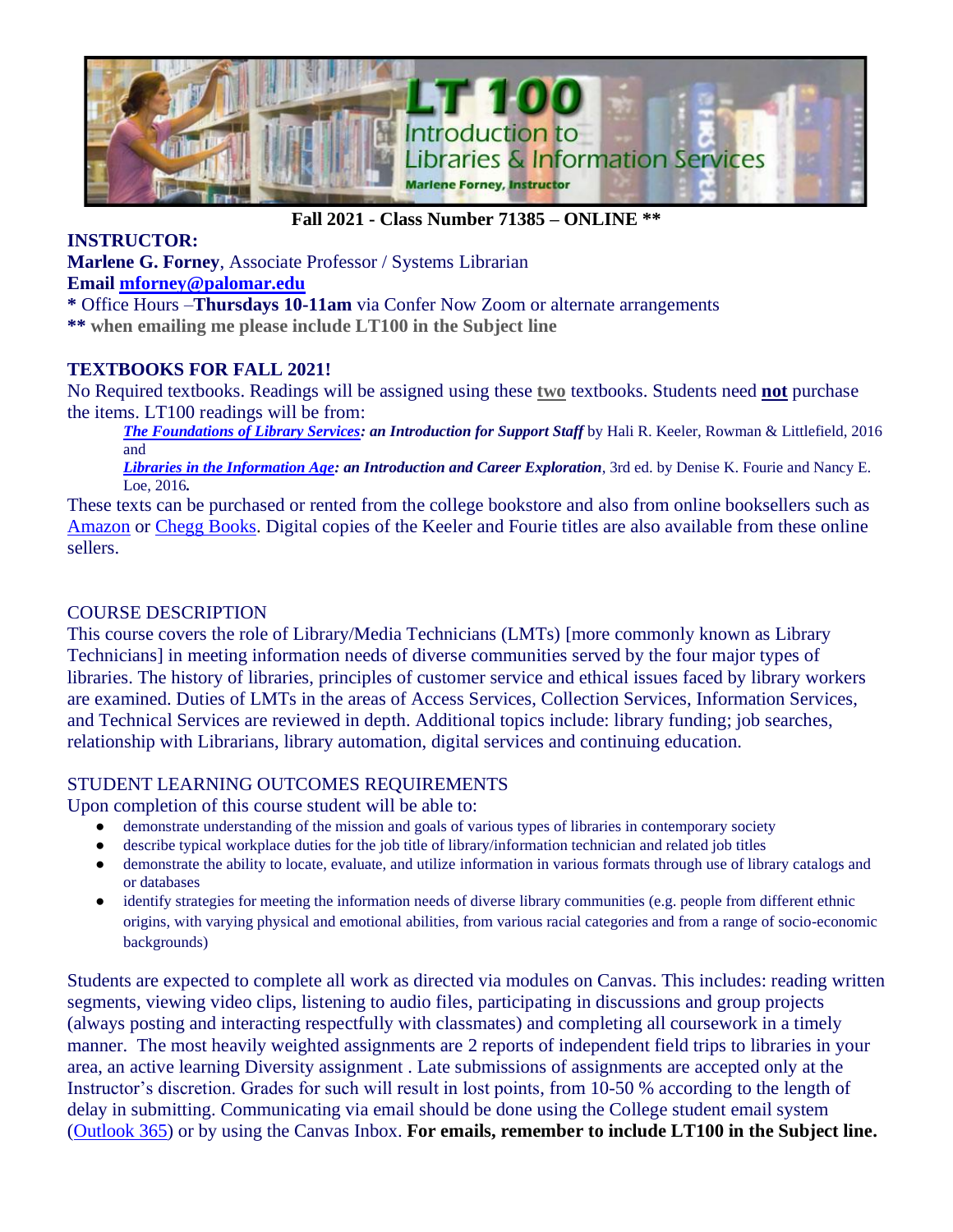#### COURSE GRADE WILL BE BASED ON THE FOLLOWING

| Weekly Activities (weekly activities worth a total of 20 points over 15 weeks)                    | 300 points  |
|---------------------------------------------------------------------------------------------------|-------------|
| Substantive Assignments (worth 50 points each)                                                    | 150 points  |
| <b>Library Visit Reports</b>                                                                      | 200 points  |
| <b>Diversity Assignments</b>                                                                      | 100 points  |
| Research Project (2 part assignment)                                                              | 150 points  |
| 50 points - Topic Proposal/Citation/Annotation submission                                         |             |
| 100 points - Research Paper/Presentation submission                                               |             |
| Participation – points will be deducted if review of Canvas usage indicates minimal participation | 100 points  |
| <b>Total Possible Points</b>                                                                      | 1000 points |

# HELPFUL RESOURCES FOR STUDENT SUCCESS

Palomar's Counseling Department has identified many attitudes, habits and strategies that help students succeed academically. Visit their Student Success Tips page for additional help on completing your courses successfully.

<http://www2.palomar.edu/pages/counseling/success/>

In addition you can schedule online appointments with Palomar Counselors. <https://www2.palomar.edu/pages/counseling/programspecific/online/>

Tutoring help is available specifically for online students <https://www2.palomar.edu/pages/onlinetutoring/>

Students needing accommodation to optimize their learning, due to physical or emotional challenges, should contact the Disability Resource Center at<http://www2.palomar.edu/pages/drc/>

## RESOURCES FOR TECHNOLOGY HELP

-*student Palomar Canvas questions* <https://www2.palomar.edu/pages/atrc/canvas/canvas-information-students/> *-student help directly from the Canvas Student Guide* pages <https://community.canvaslms.com/docs/DOC-10701> <https://guides.instructure.com/m/4212> -*understanding course materials and assignment instructions*  contact me, your Instructor (**Marlene Forney**) by email [\(mforney@palomar.edu\)](mailto:mforney@palomar.edu) or telephone (760.744.1150 ext. 3695)

#### **Dates and Penalties:**

If a student processes a drop during the first four weeks of a full semester no grade will be assigned and no notation will appear on the student's permanent record. Between the fourth week and the eighth week of a full semester a student may process a drop at his or her discretion and receive a withdrawal (W grade). After the eighth week of a full semester course only evaluative (A, B, C, D, F, FW) or Incomplete (I) grades shall be assigned.

All students are expected to participate in classes. Failure to complete assignments can result in an "F" or "FW" grade, unless the student executes a drop within the time periods indicated above.

Refer to the 2021-2022 college [Academic](https://www2.palomar.edu/pages/enrollmentservices/files/2021/04/Acad-Cal-21-22_BoardApproved_210406.pdf) calendar for specific dates or check the web page below for the most current information. <http://www2.palomar.edu/pages/enrollmentservices/calendars/>

**Academic Dishonesty and Code of Conduct Violations:** Cheating, plagiarism and disruptive behavior (including inappropriate language and/or internet use) are grounds for expulsion from the class or a failing grade. For more specific information, the College provides guidelines about behavior in the *[Standards of](https://www2.palomar.edu/pages/studentaffairs/files/2017/12/Standards-of-Student-Conduct-AP5500.pdf)*